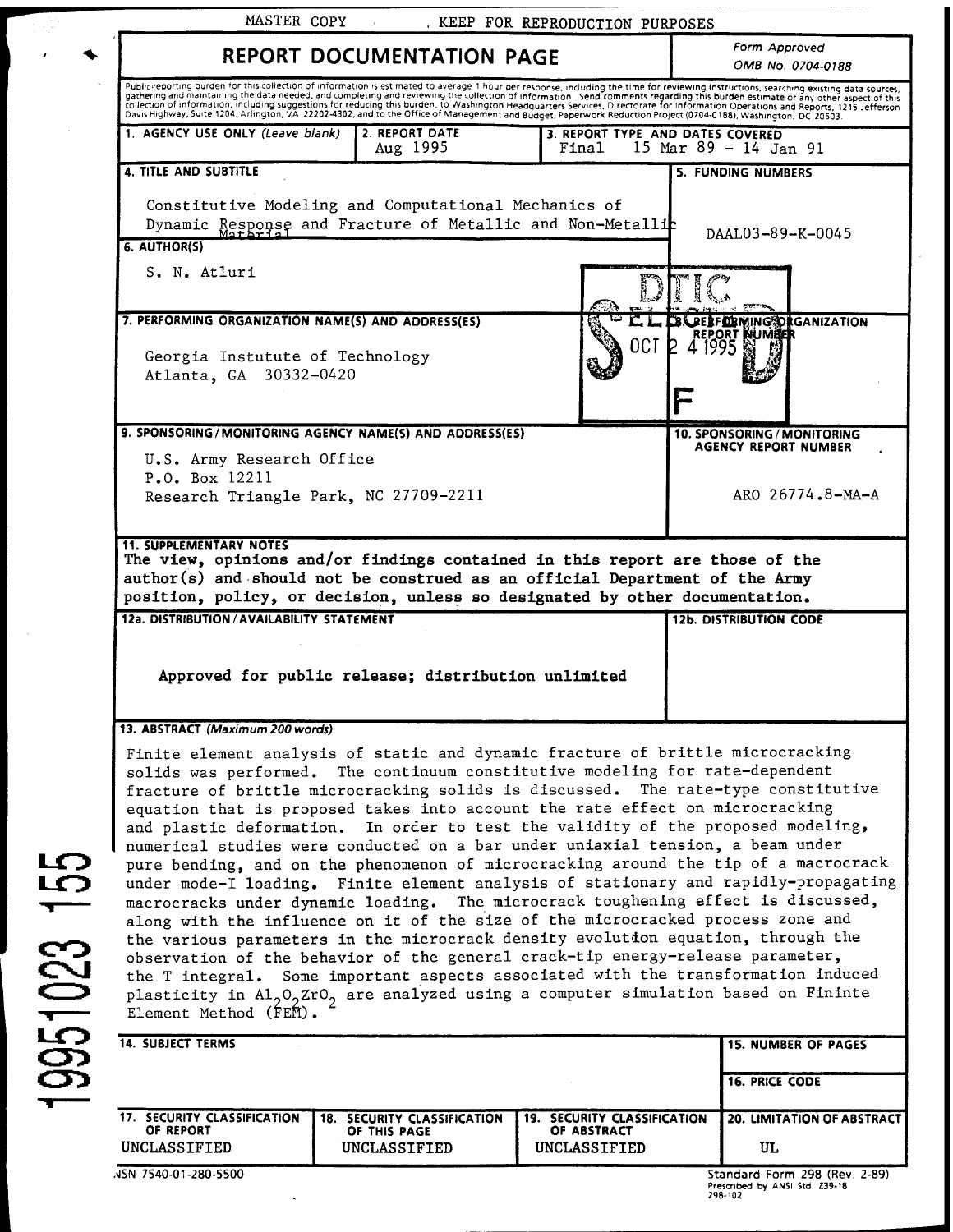### PROGRESS REPORT

### TWENTY COPIES REQUIRED

<sup>1</sup> • ARO PROPOSAL NUMBER: 26774-MS-A

2. PERIOD COVERED BY REPORT: <sup>1</sup> JANUARY 1990 - 30 JUNE 1990

- 3. TITLE OF PROPOSAL: Constitutive Modeling and Computational Mechanics of Dynamic Response and Fracture of Metallic and Non-Metallic Material
- 4. CONTRACT OR GRANT NUMBER: DAAL03-89-K-0045

5. NAME OF INSTITUTION: Georgia Institute of Technology

6. AUTHORS OF REPORT: S.N. Atluri

 $7<sub>1</sub>$ LIST OF MANUSCRIPTS SUBMITTED OR PUBLISHED UNDER ARO SPONSORSHIP DURING **THIS** REPORTING PERIOD, INCLUDING JOURNAL REFERENCES:

1. Finite Element Analysis of Static and Dynamic Fracture of Brittle Microcracking Solids: Part 1. Int. J. Plasticity, Vol. 6, pp.169-188, 1990. (with Y. Toi) 2. Finite Element Analysis of Static and Dynamic Fracture of Brittle

Microcracking Solids: Part 2. Int. J. Plasticity, Vol. 6, pp. 263-280, 1990.(with Y. Toi) 3. Finite Element Analysis of Static and Dynamic Fracture of Brittle

Microcracking Solids: Part 3. Int. J. Plasticity, (In Press) 1990.(with Y. Toi) 4. Computer Simulation of Transformation Induced Plasticity using Finite

Element Method. Acta Mechanica (to appear) 1990. (with N. Ramakrishnan)

5. Fracture Toughness Enhancement Mechanisms in Ceramic Composites, (to Element Method. <u>Acta Mechanica</u> (to appear) 1990. (with N. Ramakrishnan)<br>5. Fracture Toughness Enhancement Mechanisms in Ceramic Composites. (<br>appear) 1990. (H. Okada, Ph.D. Thesis)

## 8. SCIENTIFIC PERSONNEL SUPPORTED BY THIS PROJECT AN<br>REPORTING PERIOD: D AGREES AWARDED DURING THIS

1. H. Okada, Ph.D. thesis completed July 1990.

2. Dr. N. Ramakrishnan, Post-Doctoral Fellow.

3. D. Scott Pipkins, Ph.D. student.

S.N. Atluri Center for Computational Mechanics Georgia Institute of Technology Atianta, GA 30332-0356

## BRIEF OUTLINE OF RESEARCH FINDINGS

**=? a a**

des. ör

-Finite Element Analysis of Static and Dynamic Fracture of Brittle Microcracking Solids: Part 1:

is discus l ne BRIEF OUTLINE OF RESEARCH FINDINGS<br>
BRIEF OUTLINE OF RESEARCH FINDINGS<br>
Dent. Analysis of Static and Dynamic Fracture of Brittle Microcracking Solids: Part 1:<br>
continuum constitutive modeling for rate-dependent fracture of  $\ddot{\text{d}}$  odiscussed. The rate-type constitutive equation that is proposed takes into account the rate effect on microcracking and plastic deformation. In order to best the validity of the proposed modileing, numerical studies are conducted on a bar under uniaxial tension, a beam under pure bending, and on the phenomenon of microcracking around the tip of a macrocrack under mode-I loading.

# Finite Element Analysis of Static and Dynamic Fracture of Brittle Microcracking Solids: Part 2:

solids, which was described in part 1 of this paper, is applied to the finite element analysis of <u>llysis of</u><br>um con<br>escrib<mark>e</mark>d Static and Dynamic Fracture of Brittle Microcracking Solids: Part 2:<br>
stitutive modeling for rate-dependent fracture of brittle microcracking<br>
In part 1 of this paper, is applied to the finite element applicate of stationary and nonstationary macrocracks in a single-edge-notched three-point bend specimen under a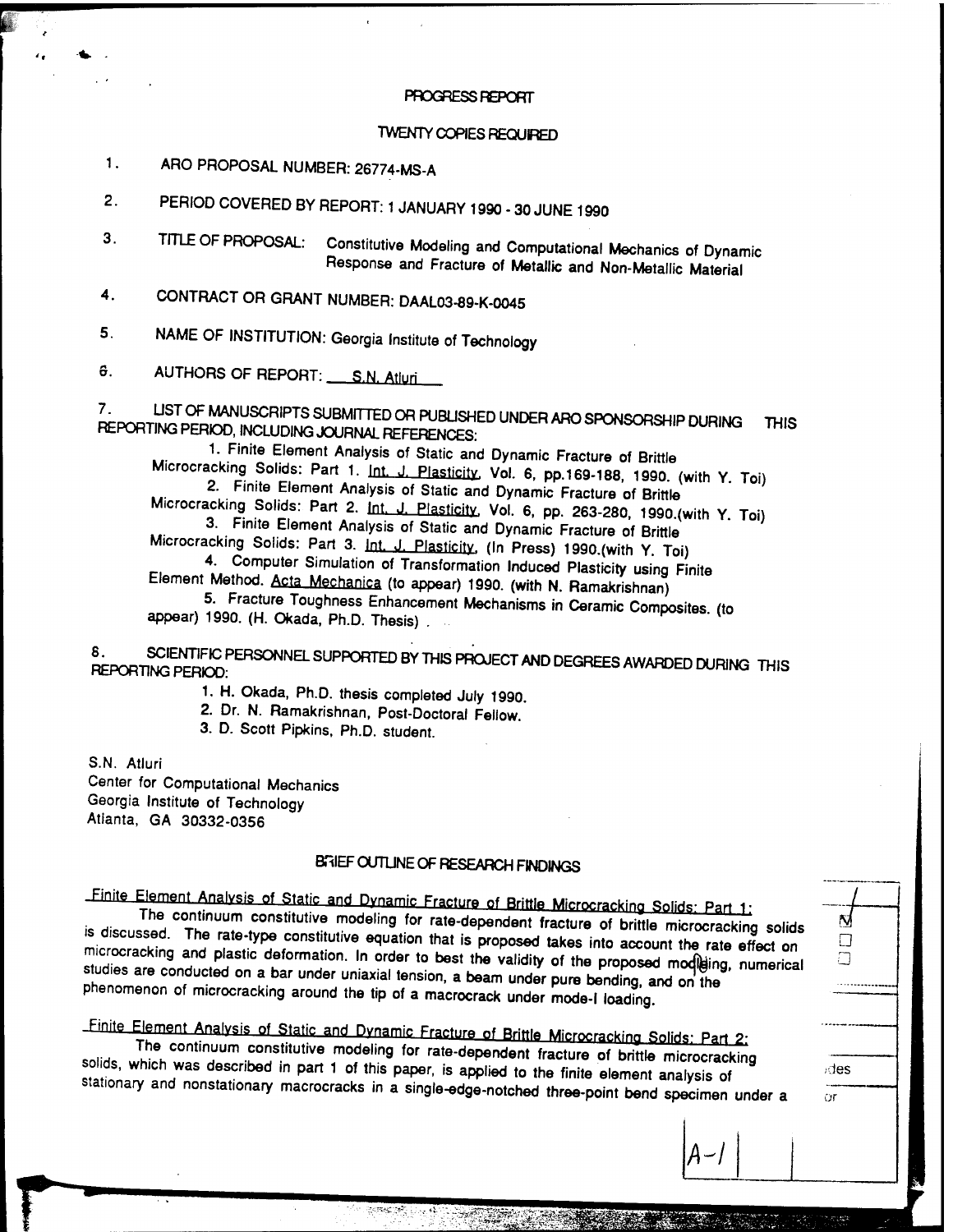static loading. The microcrack damage zones near the macro-crack-tip can be classified as being'largescale". The microcrack toughening effect in stationary cracks is observed through the behavior of the crack tip energy flux parameter, the T\* integral. The numerical results of the nonstationary crack analysis are compared with the available experimental results for a silicon carbide specimen.

**— ••** *^^*■■*^A^^mÄ^mmmM*

### Finite Element Analysis of Static and Dynamic Fracture of Brittle Microcrackina Solids: Part 3:

The continuum constitutive modeling for rate-dependent fracture of brittle microcracking solids, which was described in part <sup>1</sup> of this paper, is applied to the finite element analysis of stationary and rapidly-propagating macrocracks under dynamic loading. The microcrack toughening effect is discussed, along with the influence on it of the size of the microcracked process zone and the various parameters in the microcrack density evolution equation, through the observation of the behavior of the general crack-tip energy-release parameter, the T\* integral.

## Computer Simulation of Transformation Induced Plasticity using Finite Element Method:

Some important aspects associated with the transformation induced plasticity in Al<sub>2</sub>O<sub>3</sub>-ZrO<sub>2</sub> are analyzed using a computer simulation based on Finite Element Method (FEM). These aspects include: (i) an estimation of the residual stress in the second phase, arising during post fabrication cooling, which affects the critical stress for transformation, (ii) the constitutive behavior of the material during the dilatational transformation of ZrO<sub>2</sub> and (iii) the crack deflection due to the transformation. This simulation study was conducted for angular as well as spherical shapes of second phase particles and also for varying volume fractions of the second phase, using a master finite element mesh. Apart from this numerical experiment, analytical expressions were derived for the residual stress and the constitutive behavior, assuming a spherical shape for the second phase particles. The analysis of the constitutive behavior mainly consists of an estimation of the composite modulus and of the irreversible strain due to the transformation. The comparison of the analytical solutions with the results obtained through the simulation shows a very good agreement. Using the simulation of crack deflection, the increase in crack surface area due to the transformation was computed, to approximately estimate the improvement in fracture toughness due to the crack deflection mechanism.

#### Fracture Toughness Enhancement Mechanisms in Ceramic Composites:

The transformation toughening and microcracking have been found to be the key phen-omena in enhancing the fracture toughness of ceramic composite materials. The transformation toughening phenomenon is generally seen in ceramic materials which contain tetragonal zirconia phase (t-ZrO<sub>2</sub>). The tetragonal zirconia particles transform to monoclinic structure under high stress. In the case of crack propagation, the transformation results in a significant amount of irreversible strain around the crack tip, thereby enhancing the fracture toughness. On the other hand, the microcrack toughening enhances the fracture toughness of the ceramic materials by reducing the stress intensity at the crack tip, and this phenomenon is associated with the reduction of the elastic moduli of microcracked material. Also, coupled microcracking and transformation-toughening phenomenon has also been reported, that is, the phase transformation of zirconia particles induces microcracking in the matrix material, thereby resulting in a larger amount of irreversible strain than that of the transformation alone. These deformation mechanisms are not additive and the coupling effect is not well understood.

In this study, a nonlinear constitutive model for the transformation induced plasticity is presented. This nonlinear constitutive model is implemented in a nonlinear finite element method and applied to crack problems. Stationary crack and steady state crack propagation problems are analyzed to estimate the fracture toughness enhancement due to the transforamtion effect. The constitutive equations derived in this investigation are in the rate (incremental) form, and are ideally suited for implementing in the existing nonlinear finite element codes. It is assumed that the transformation plasticity is dilatationally nonlinear and distortionally linear, and exhibits dilatational strain softening. Dilatational irreversible strain, for the coupled microcracking-transformation case, as a function of volume fraction of transformed zirconia is also derived. With this investigation, a better insight into the mechanisms of fracture toughness enhancement in certain ceramic materials is found.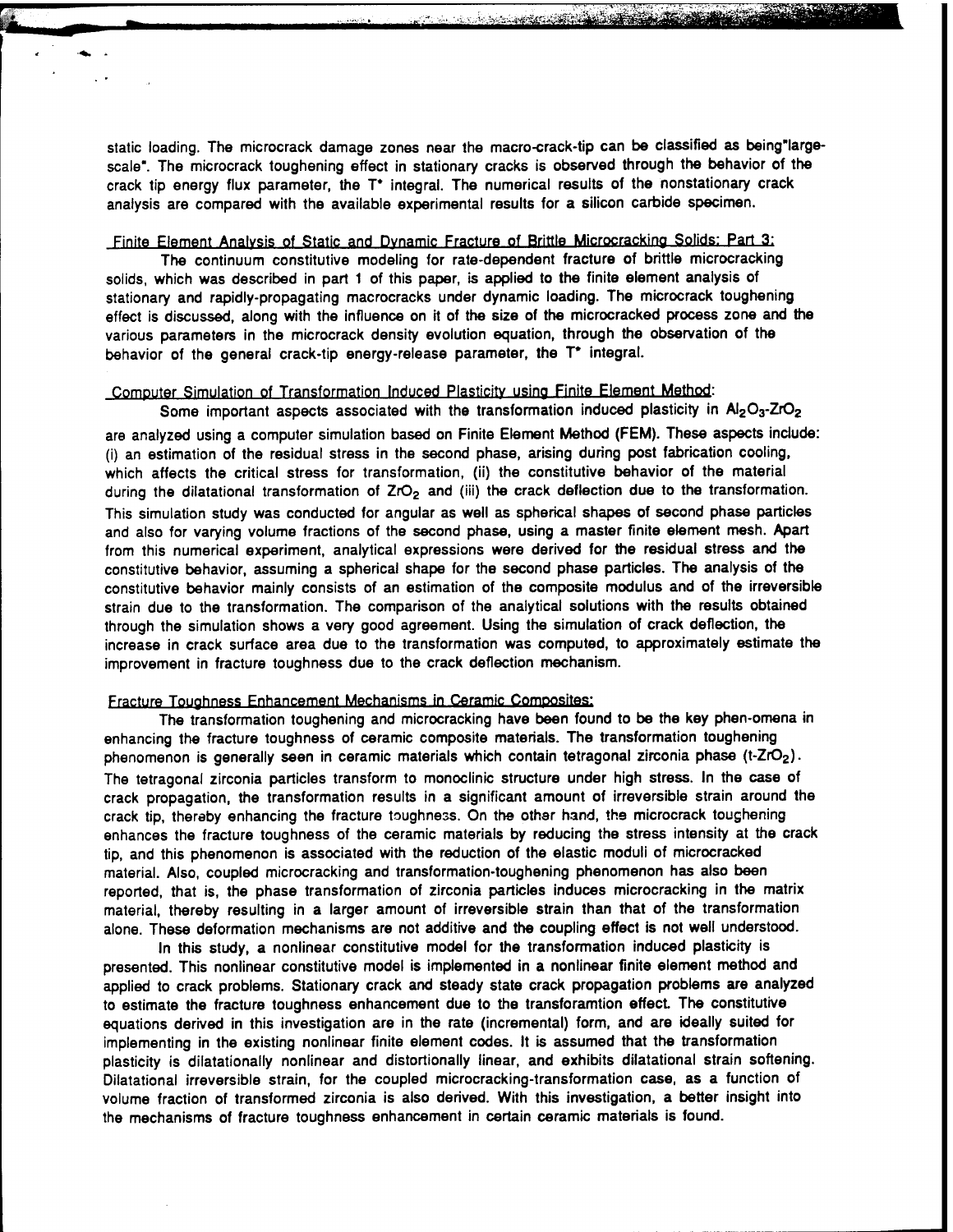## **PROGRESS REPORT**

- **1) ARO PROPOSAL NUMBER:** 26774-MS-A
- **2) PERIOD COVERED BT REPORT:** <sup>1</sup> January 1989 30 June **<sup>1</sup>**989
- **3) TITLE OF PROPOSAL:** Constitutive Modeling and Computational Mechanics of Dynamic Response and Fracture of Metallic and Non-Metallic **Material**
- **4) CONTRACT OR GRANT NUMBER:** DAAL03-899-K-0045
- **5) NAME OF INSTITUTION:** Georgia Institute of Technology
- **6) AUTHORS OF REPORT:** S.N. Atluri

## **7) LIST OF MANUSCRIPTS SUBMITTED OR PUBLISHED UNDER ARO SPONSORSHIP DURING THIS REPORTING PERIOD, INCLUDING JOURNAL REFERNCES:**

- 1. Finite Element Analysis of Static and Dynamic Fracture of Brittle Micro-cracking Solids: Part 1: Formulation & Numerical Examples; *International journal of Plasticity* (accepted for publication); (By Y.Toi and S.N. Atluri)
- 2. Finite Element Analysis of Dynamic Fracture of Brittle Microcracking Solids in *Proc ASME Pressure Vessels & Piping Conference,* Honolulu, 23 July - 27 July 1989; (Y. Toi & S.N. Atluri)

## **8) SCIENTIFIC PERSONNEL SUPPORTED BY THIS PROJECT AND DEGREES AWARDED DURING THIS REPORTING PERIOD:**

Mr. F. Mello; PhD Student; Dr. Y. Toi, Post-Doc; Mr. S. Pipkins, PhD student

S.N. ATLURI CENTER FOR ADVANCEMENT OF COMPUTATIONAL MECHANICS GEORGIA INSTITUTE OF TECHNNOLOGY ATLANTA, GEORGIA 30332